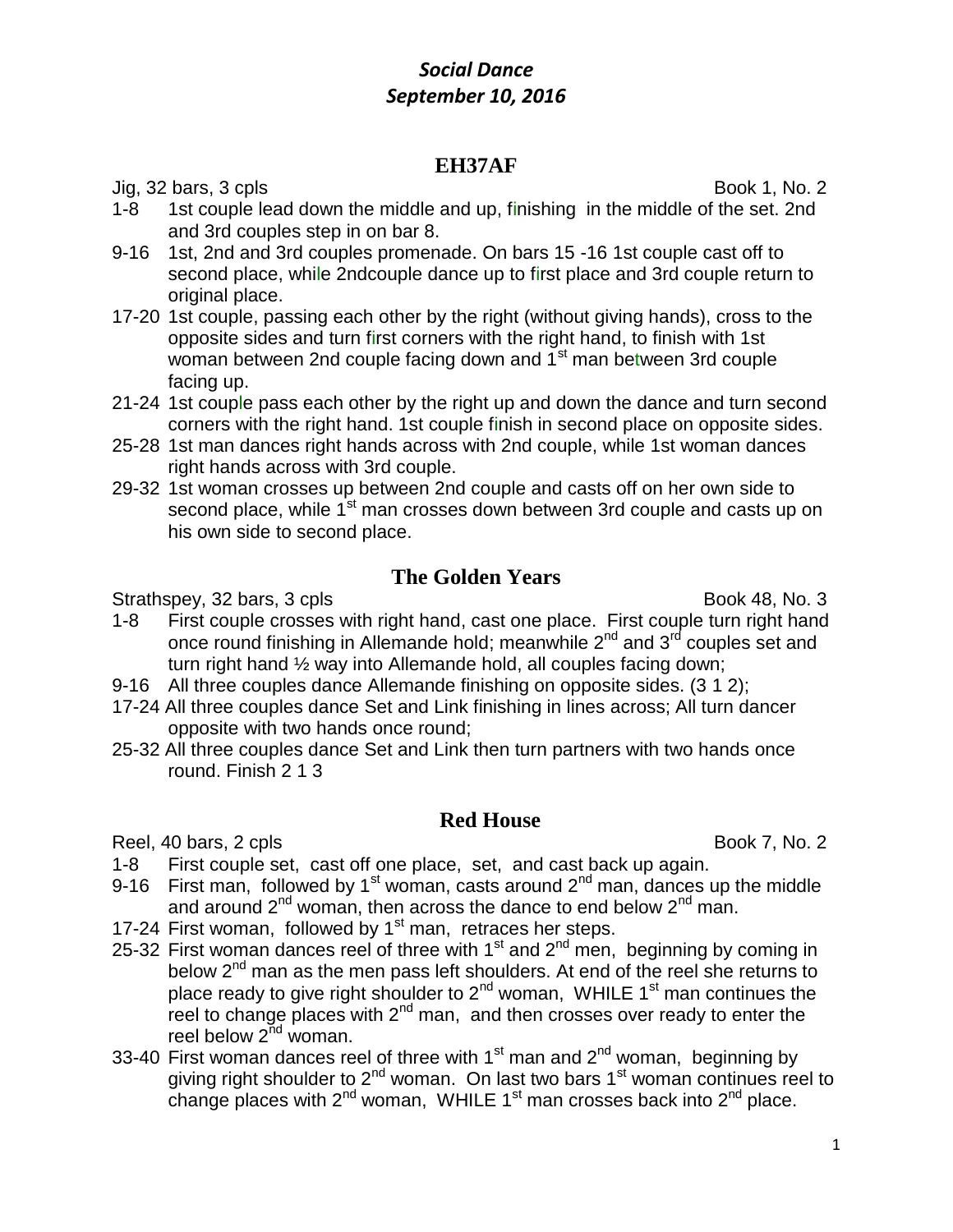# **Over the Water to Charlie**

Jig, 32 bars, 3 cpls Book 34, No. 5

- 1-8 First couple set, cast off, dance down between 3rd couple and cast up to 2nd place.
- 9-12 Second and 1st couples dance right hands across halfway, then cross with right hands with partner.
- 13-16 They dance left hands across halfway. Giving left hands to partner, 1st couple turn to face 1st corners while 2nd couple cross to own sides.
- 17-24 First couple set to and turn corners.
- 25-32 Reels of three on the sides of the dance, 1st couple passing left shoulders with first corners to begin, crossing over at the end.

#### **Midsummer Common**

Strathspey, 32 bars, 3 cpls Book 49, No. 3

- 1-8 First couple set, turn  $\frac{1}{2}$  way with right hand, lead down, cross below 3<sup>rd</sup> couple,  $2^{nd}$  couple step up on (bars 5-6), 1 couple cast up to  $2^{nd}$  place;
- 9-16 First couple set advancing to 1<sup>st</sup> corners while 1<sup>st</sup> corners set, 1<sup>st</sup> couple turn 1<sup>st</sup> corner with both hands into lines across the dance (man between the  $3<sup>rd</sup>$  couple, woman between the  $2^{nd}$  couple); 1<sup>st</sup> couple set advancing to  $2^{nd}$  corners while  $2^{nd}$ corners set, 1<sup>st</sup> couple turn  $2^{nd}$  corner both hands, retaining left hand of  $2^{nd}$ corner;
- 17-24 First man with  $2^{nd}$  couple and 1<sup>st</sup> woman with  $3^{rd}$  couple circle once three hands round to the left, at the end  $1<sup>st</sup>$  couple pull back right shoulder to face up/down set,  $1<sup>st</sup>$  couple set toeach other then Petronella into  $2<sup>nd</sup>$  place on own side of the dance ;
- 25-32 Second and 1<sup>st</sup> couples dance Poussette.

### **Starlight**

- Reel, 32 bars, 3 cpls Book 44, No. 1 1-8 First couple cross with right hand, cast off,  $(2^{nd}$  couple steps up), then turn right about with two pas de basque to finish back to back in the middle. All set as in double triangles.
- 9-12 First couple dance out, cast to the right round  $1<sup>st</sup>$  corner and finish  $1<sup>st</sup>$  man between<sup>'</sup>3<sup>rd</sup> couple, 1<sup>st</sup> woman between 2<sup>nd</sup> couple. Meanwhile 2<sup>nd</sup> and 3<sup>rd</sup> couples advance diagonally for two steps and retire for two.
- 13-16 First couple turn right about with two pa-de-basque to finish back to back in middle, 1<sup>'st</sup> man fa $\ddot{\rm c}$ ing 3<sup>rd</sup> couple, 1<sup>st</sup> woman the 2<sup>nd</sup> couple. All set as in double triangles, but facing up and down.
- 17-20 First couple dance out, 1<sup>st</sup> woman up between 2<sup>nd</sup> couple, 1<sup>st</sup> man down between 3<sup>rd</sup> couple, and cast off/up to 2<sup>nd</sup> place proper. Meanwhile 2nd and 3<sup>rd</sup> couples advance diagonally for two steps and retire.
- 21-24 All dance right hands across; 1<sup>st</sup> man with 3<sup>rd</sup> couple, 1<sup>st</sup> woman with 2<sup>nd</sup> couple. Then finish facing  $1<sup>st</sup>$  corners.
- 25-32 First couple set to corners and partner, finishing in  $2^{nd}$  place.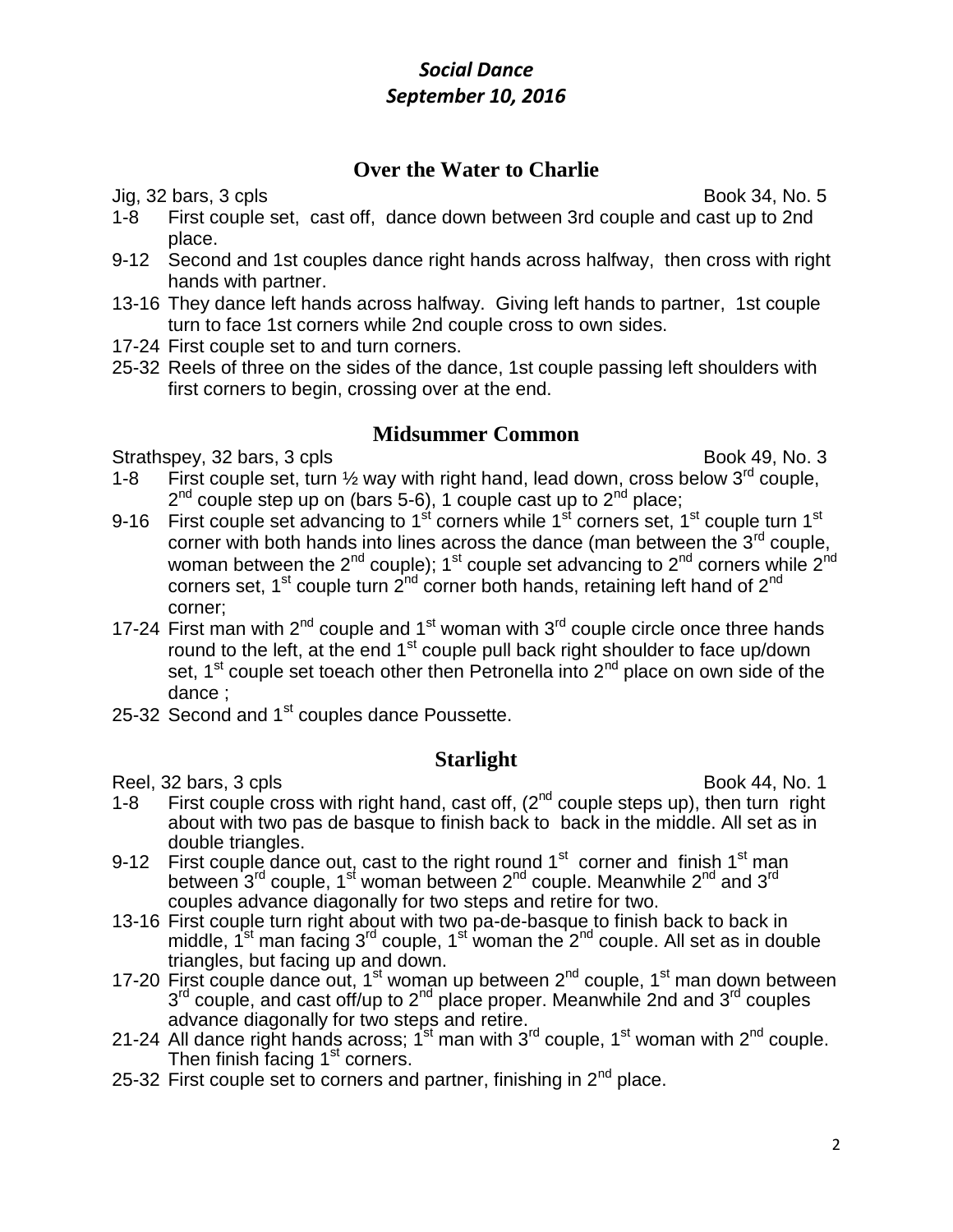## **Tribute to the Borders**

Jig, 32 bars, 3 cpls RSCDS Leaflet, No. 11

- 1-4 First couple cross with right hands and cast to 2nd place (2nd couple step up).
- 5-8 First couple turn with right hands 1-1/4 to end in promenade hold facing 2nd man.
- 9-12 First couple dance a half right shoulder reel of 3 with 2nd and 3rd men.
- 13-16 First couple pass right shoulders with 3rd woman to dance a half reel of 3 with 3rd and 2nd women. First couple end in center of dance facing 3rd woman (in 1st place), retaining promenade hold.
- 17-22 First couple set to 3rd woman, 2nd woman, 2nd man.
- 23-24 While 1st couple set to 3rd man, 3rd and 2nd couples set advancing, finishing in the center of the dance facing up.
- 25-32 Third, 1st and 2nd couples allemande.

#### **Moment of Truth**

Strathspey, 32 Bars, 3 cpls Book 37, No.2

- 1-8 First couple turn with both hands, cast one place, dance down between the 3rd couple, cast up and face 1st corners.
- 9-16 Corner, partner, corner, partner, ending woman between 2nd couple and man between 3rd couple.
- 17-22 Left shoulder reels of three across the dance, finishing in progressed places.
- 23-24 All three couples turn once with both hands.
- 25-28 First couple pass by the right and dance round 1st corners' positions WHILE 1st corners turn once round with both hands.
- 29-32 Repeat with 2nd corners, 1st couple passing by the right to end in second place.

#### **The Sailor**

Hornpipe, 32 bars, 3 cpls Book 24, No. 4

- 1-2 Second couple step up while first couple cross down with right hands, to end woman facing  $2^{nd}$  and  $3^{rd}$  men, man facing  $2^{nd}$  and  $3^{rd}$  women.
- $3-8$  Joining hands, all set;  $1<sup>st</sup>$  couple cast around person on right, all set in lines, facing up and down.
- 9-16 Reels of three across, 1<sup>st</sup> couple giving right shoulder to person on right, finishing on partner's side in  $2<sup>nd</sup>$  place.
- 17-24 First couple lead down for two bars, lead up, cross and cast to  $2^{nd}$  place.
- 25-32 First and  $2^{nd}$  couples rights and lefts.

### **Blue Bonnets**

Jig, 32 bars, 2 cpls Book 3, No. 5

- 1-8 First woman and 2nd man advance and retire, and dance back to back.
- 9-16 First man and 2nd woman repeat.
- 17-24 First couple down the middle and up.
- 25-32 First and 2nd couples poussette.